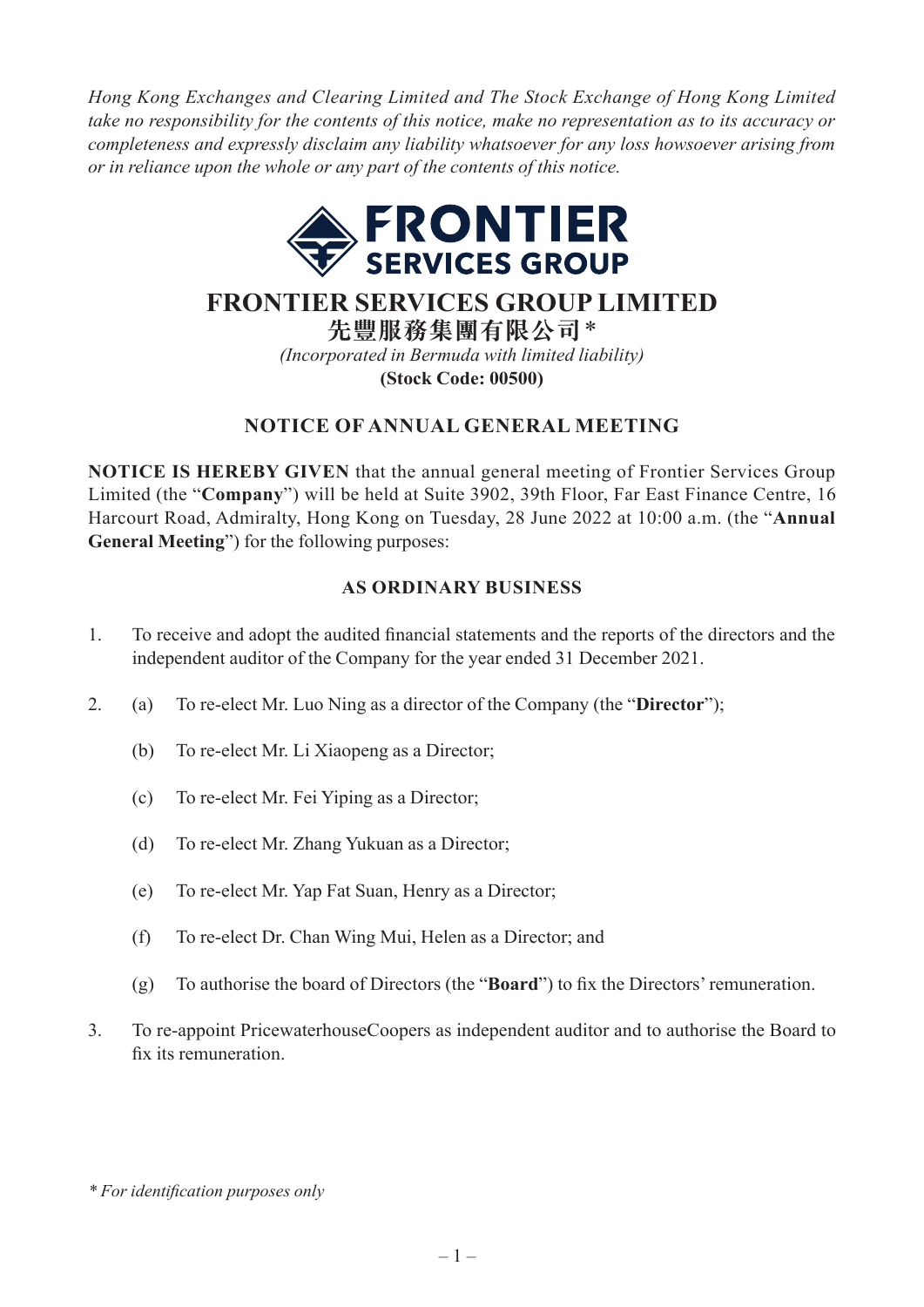As special business, to consider and, if thought fit, pass with or without modifications, the following resolutions as ordinary resolutions:

## 4. "**THAT**:

- (a) subject to paragraph (c) below, the exercise by the Directors during the Relevant Period (as defined below) of all the powers of the Company to allot, issue and deal with additional shares in the capital of the Company and to make or grant offers, agreements, options and rights of exchange or conversion which might require the exercise of such powers be and is hereby generally and unconditionally approved;
- (b) the approval in paragraph (a) shall be in addition to any other authorisation given to the Directors and shall authorise the Directors during the Relevant Period to make or grant offers, agreements, options and rights of exchange or conversion which might require the exercise of such powers after the end of the Relevant Period;
- (c) the total nominal amount of share capital allotted or agreed conditionally or unconditionally to be allotted (whether pursuant to an option or otherwise) by the Directors pursuant to the approval granted in paragraph (a), otherwise than pursuant to (i) a Rights Issue (as defined below), (ii) the exercise of rights of subscription, exchange or conversion under the terms of any warrants or convertible securities issued by the Company or any securities which are exchangeable into shares in the Company; or (iii) the share option scheme of the Company approved by the Stock Exchange, or (iv) any scrip dividend or similar arrangement providing for the allotment of shares in lieu of the whole or part of a dividend on shares of the Company in accordance with the bye-laws of the Company (the "**Bye-Laws**"), shall not exceed 20 per cent. of the total nominal amount of the issued share capital of the Company as at the date of passing this resolution, and the said approval shall be limited accordingly; and
- (d) for the purposes of this resolution:

"**Relevant Period**" means the period from the passing of this resolution until whichever is the earliest of:

- (i) the conclusion of the next annual general meeting of the Company;
- (ii) the expiration of the period within which the next annual general meeting of the Company is required by law or the Bye-Laws to be held; or
- (iii) the date upon which the authority set out in this resolution is revoked or varied by way of ordinary resolution of the Company in a general meeting.

"**Rights Issue**" means an offer of shares open for a period fixed by the Directors to holders of shares on the register on a fixed record date in proportion to their then holdings of such shares (subject to such exclusions or other arrangements as the Directors may deem necessary or expedient in relation to fractional entitlements or having regard to any restrictions or obligations under the laws of any relevant jurisdiction, or the requirements of any recognised regulatory body or any stock exchange, in any territory outside Hong Kong)."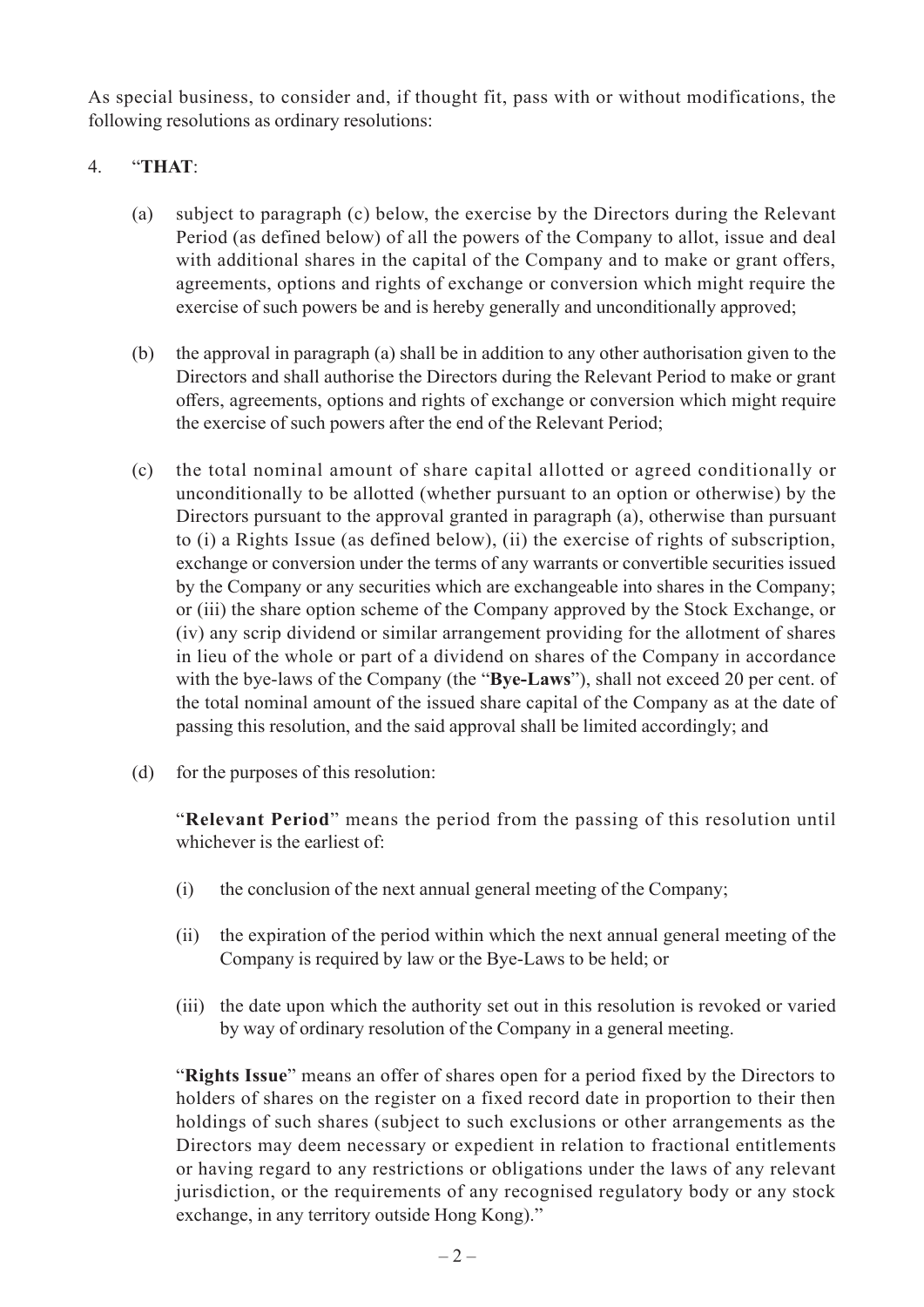# 5. "**THAT**:

- (a) subject to paragraph (b) below, the exercise by the Directors during the Relevant Period (as defined below) of all the powers of the Company to repurchase shares in the capital of the Company on The Stock Exchange of Hong Kong Limited (the "**Stock Exchange**") or on any other stock exchange on which securities of the Company may be listed and which is recognised by the Securities and Futures Commission of Hong Kong and the Stock Exchange for this purpose, subject to and in accordance with all applicable laws, be and the same is hereby generally and unconditionally approved;
- (b) the total nominal amount of the share capital to be purchased or agreed conditionally or unconditionally to be purchased by the Directors pursuant to the approval in paragraph (a) during the Relevant Period shall not exceed 10 per cent. of the total nominal amount of the issued share capital of the Company at the date of passing this resolution, and the said approval shall be limited accordingly; and
- (c) for the purpose of this resolution:

"**Relevant Period**" means the period from the passing of this resolution until whichever is the earliest of:

- (i) the conclusion of the next annual general meeting of the Company;
- (ii) the expiration of the period within which the next annual general meeting of the Company is required by law or the Bye-Laws to be held; or
- (iii) the date upon which the authority set out in this resolution is revoked or varied by way of ordinary resolution of the Company in general meeting."
- 6. "**THAT** the total nominal amount of shares in the capital of the Company which shall have been repurchased by the Company subsequent and pursuant to the passing of Ordinary Resolution 5 (up to a maximum of 10 per cent. of the total nominal amount of the issued share capital of the Company at the date of passing Ordinary Resolution 5) shall be added to the total nominal amount of shares that may be allotted or agreed conditionally or unconditionally to be allotted by the Company pursuant to Ordinary Resolution 4 above."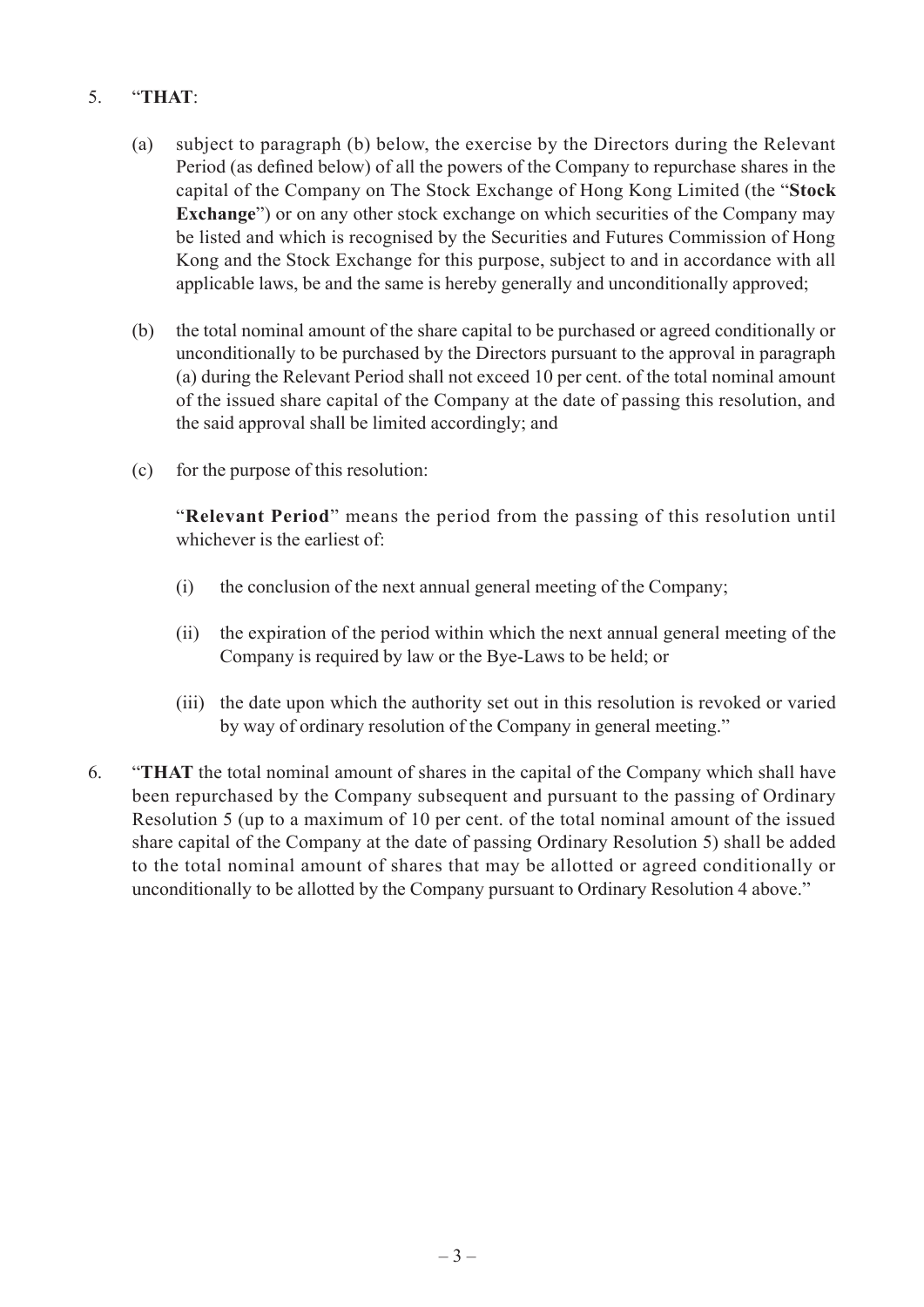As special business, to consider and, if thought fit, pass with or without modifications, the following resolution as a special resolution:

### **SPECIAL RESOLUTION**

#### 7. "**THAT**:

- (a) the proposed amendments to the existing Bye-laws of the Company (the "**Proposed Amendments**"), the details of which are set out in Appendix II to the circular of the Company dated 26 May 2022, be and are hereby approved;
- (b) the amended and restated Bye-laws of the Company (the "**New Bye-laws**") which incorporate and consolidate the Proposed Amendments and all previous amendments to the Bye-laws of the Company adopted and approved by the Company in the past (a copy of which is tabled at the meeting and marked "**A**" and signed by the chairman of the meeting for the purpose of identification) be and are hereby approved and adopted in substitution for and to the exclusion of the existing Bye-laws of the Company; and
- (c) any Director, secretary and/or registered office provider of the Company be and is hereby authorised to do all such acts as may be necessary or expedient in order to effect and implement the adoption of the New Bye-laws and to make relevant registrations and filings in accordance with the requirements of the applicable laws in Bermuda and Hong Kong."

By order of the Board **Chan Kam Kwan, Jason** *Company Secretary*

Hong Kong, 26 May 2022

*Notes:*

- 1. All resolutions (except for procedural and administrative matters) at the meeting will be taken by poll pursuant to the Rules Governing the Listing of Securities on The Stock Exchange of Hong Kong Limited (the "**Listing Rules**"). The results of the poll will be published on the websites of the Stock Exchange and the Company in accordance with the Listing Rules.
- 2. Any member of the Company entitled to attend and vote at the above meeting is entitled to appoint another person as his proxy to attend and vote instead of him. A member who is the holder of two or more shares may appoint more than one proxy to represent him and vote on his behalf at the above meeting. A proxy need not be a member of the Company. If more than one proxy is so appointed, the appointment shall specify the number and class of shares in respect of which each such proxy is so appointed.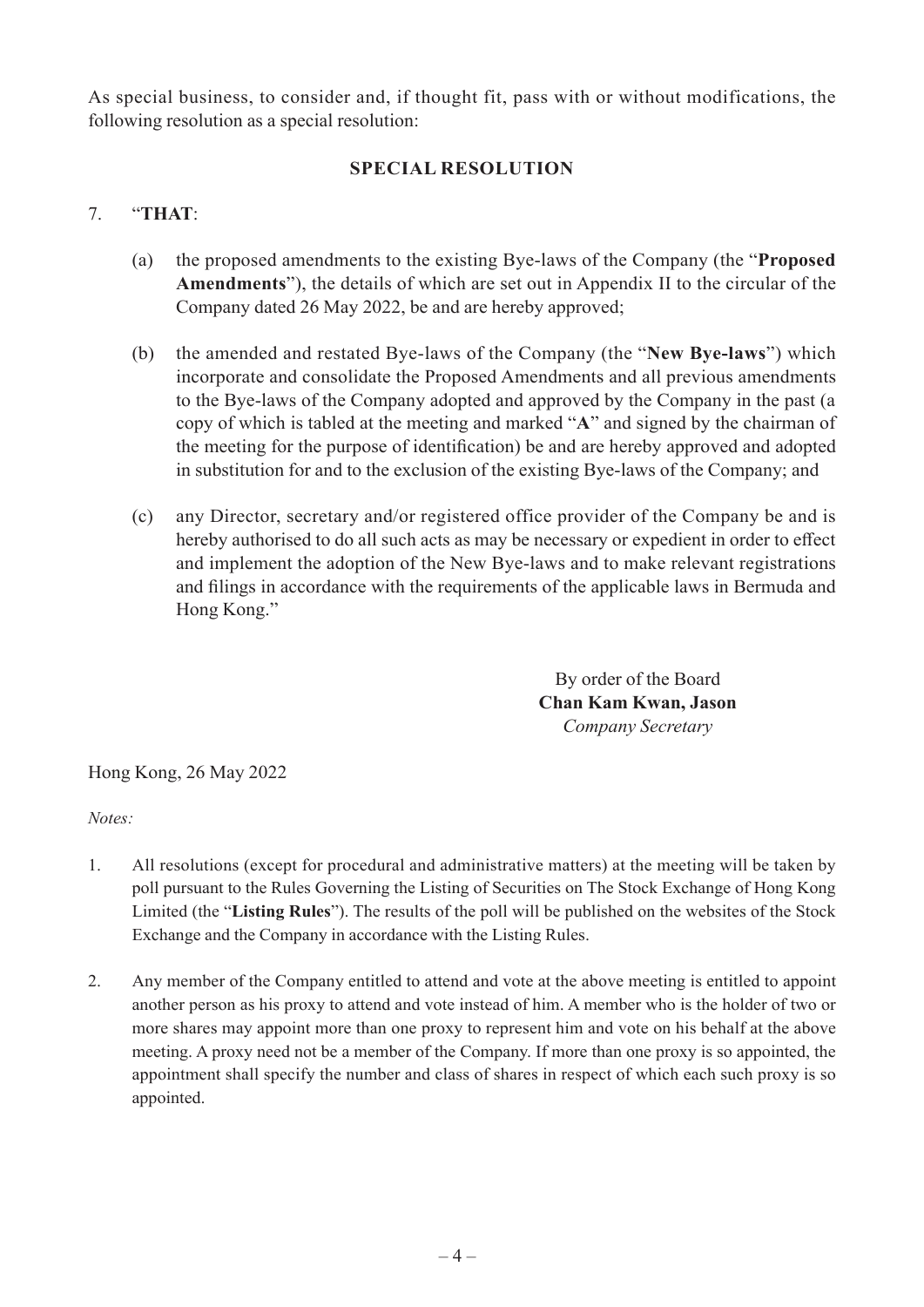- 3. In order to be valid, the form of proxy together with the power of attorney or other authority, if any, under which it is signed or a certified copy of that power of attorney or authority, must be deposited at the Company's branch share registrar in Hong Kong, Tricor Tengis Limited, at Level 54, Hopewell Centre, 183 Queen's Road East, Wanchai, Hong Kong not less than 48 hours before the time appointed for the holding of the meeting or any adjournment thereof. Accordingly, the form of proxy must be delivered to the Company's branch share registrar in Hong Kong not later than 10:00 a.m. (Hong Kong time) on Friday, 24 June 2022. Delivery of the form of proxy shall not preclude a shareholder of the Company from attending and voting in person at the meeting and, in such event, the instrument appointing a proxy shall be deemed to be revoked.
- 4. The above meeting will be held as scheduled when an amber or red rainstorm warning signal is in force.
- 5. Shareholders should make their own decision as to whether they would attend the above meeting under bad weather conditions bearing in mind their own situation and if they should choose to do so, they are advised to exercise care and caution.

*As at the date of this notice, the non-executive Directors are Mr. Chang Zhenming (Chairman), Mr. Fei Yiping, Mr. Chan Kai Kong, Mr. Dorian Barak and Mr. Zhang Yukuan; the executive Directors are Mr. Ko Chun Shun, Johnson (Deputy Chairman), Mr. Luo Ning (Deputy Chairman) and Mr. Li Xiaopeng (Chief Executive Officer); and the independent non-executive Directors are Mr. Yap Fat Suan, Henry, Mr. Hooi Hing Lee, Mr. Cui Liguo and Dr. Chan Wing Mui, Helen.*